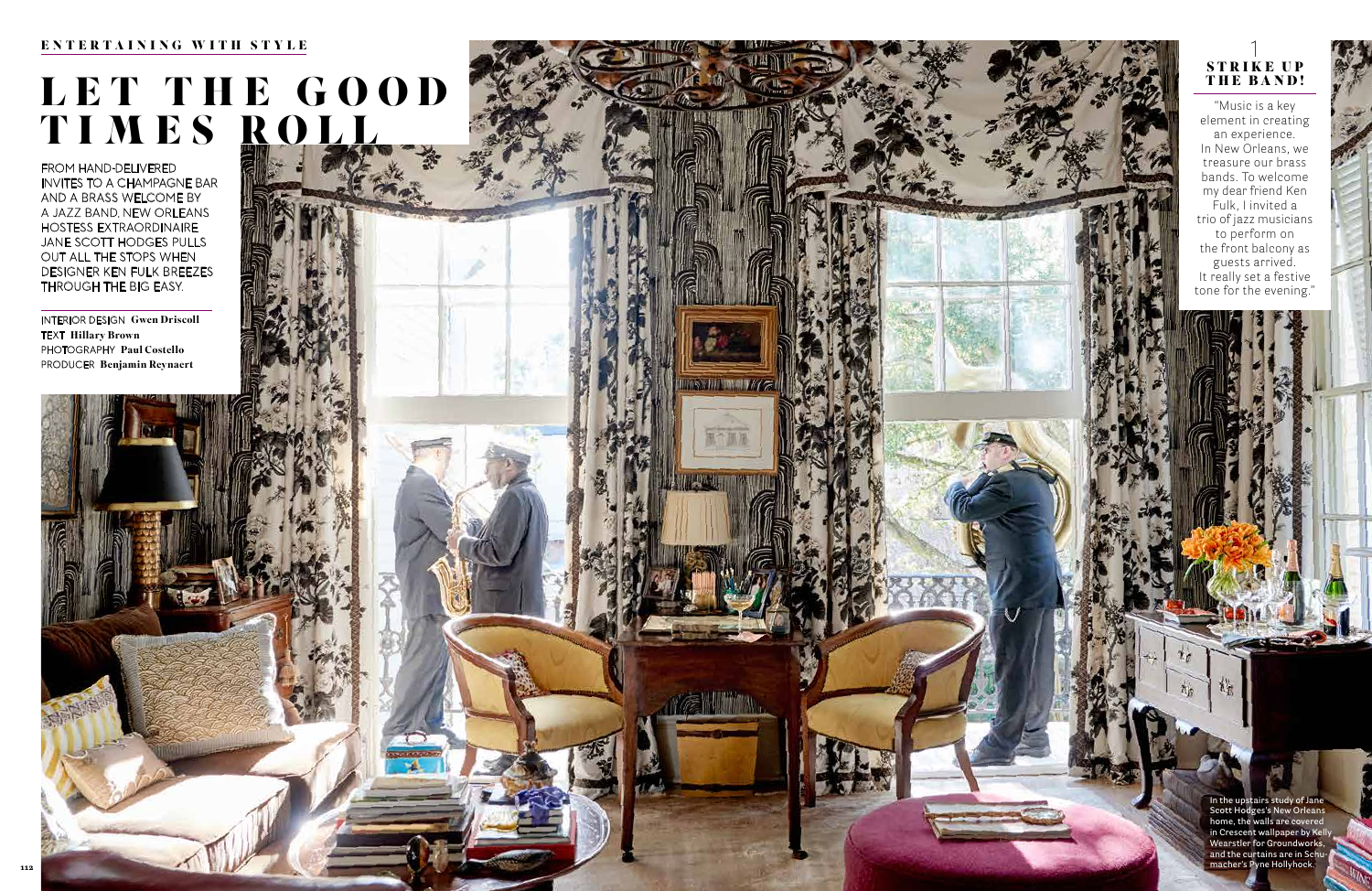



"I wanted guests to come and go at their leisure. My caterer, Randolph Tucker Fitz-Hugh, Jr., and I devised a decon structed seafood boil of shrimp, pota toes, and lemons with a red rémoulade sauce that could be served all evening long. People helped themselves to small plates, then scat tered to different rooms to enjoy."





"The dining room doors were closed when guests arrived, then opened midevening to reveal a beautiful bayou-inspired tableau of driftwood, flowers, and food. Margaret Ludwig [of Giverny Design], a young florist I admire, composed arrangements of roses, larkspurs, scabiosas, parrot tulips, stock, and lisianthuses in shades of lavender and peach inspired by the iridescent tones in an oyster shell."

### 2 THERE'S NO WRONG TIME TO DINE



**A family heirloom por trait hangs above the din ing room mantel on a wall sheathed in a Ralph Lauren Home grass cloth.**  OPPOSITE, FROM TOP: **The dining room's buffet is set with Leontine Linens monogrammed napkins and a mix of Herend and Mottahedeh plates. Ken Fulk (***left***) mingles with partygoers in the front garden.**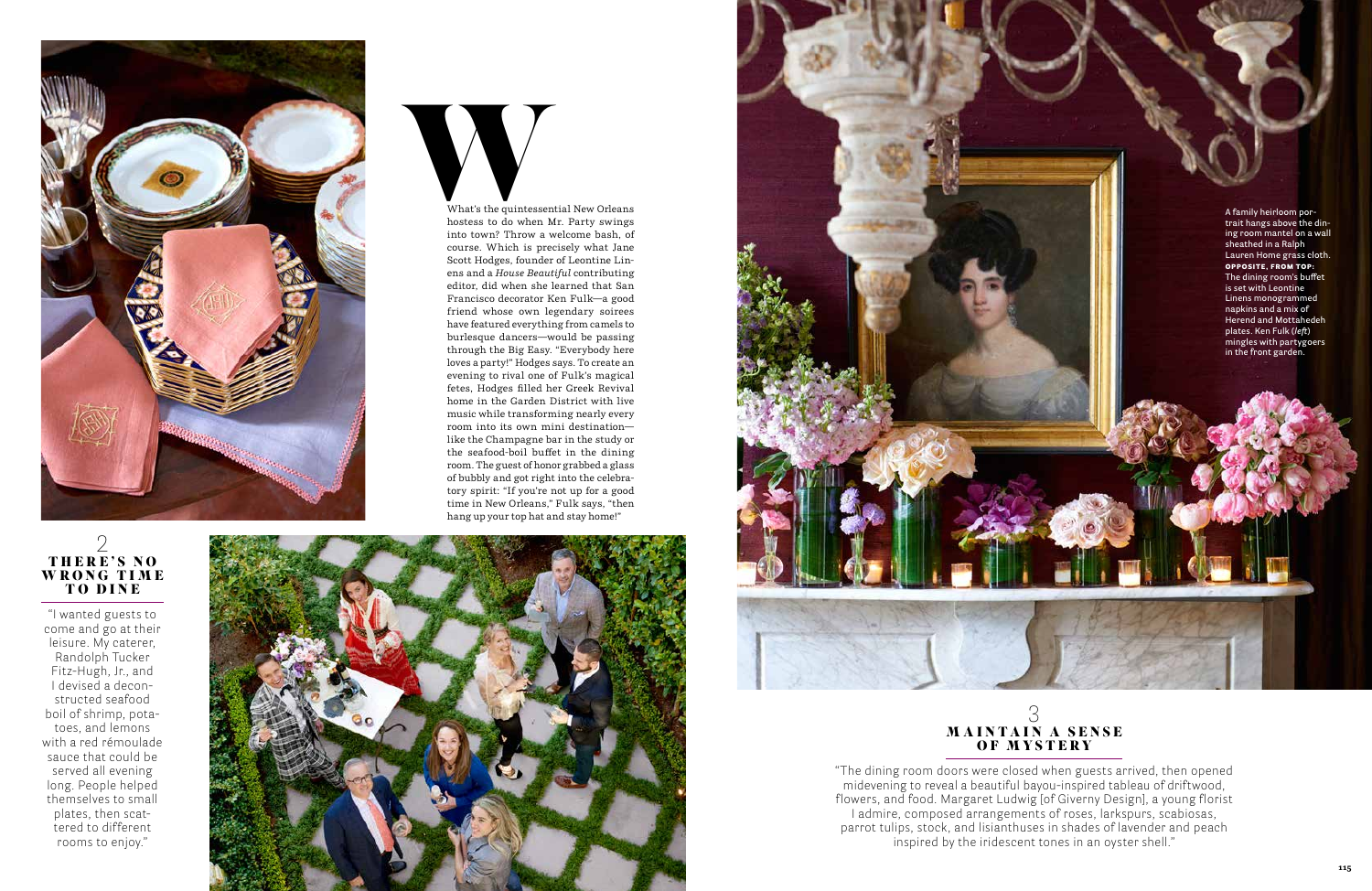

"We set up stations around the house and garden, like a bourbon bar on my writing desk and a Champagne bar on the console in the upstairs study, to encourage guests to move about<br>and explore." 4<br> **GREAT**<br> **ECTATI**<br>
Half the funce<br>
arty is the antition! I enliste<br>
artist to create<br>
and had them<br>
and had them<br>
and-delivere<br>
maling to all t<br>
special evening<br>
was to come.<br>
5<br> **A PARTY<br>
ROOM**<br>
e set up station<br>
e set

"Half the fun of a party is the antici pation! I enlisted an artist to create memorable hand made invitations and had them hand-delivered, signaling to all that a special evening was to come."

### $\overline{4}$ G R E A T EX PECTATIONS

White Marie Meridian

hand



**A handmade invitation by New Orleans artist Suzanne Lossi of Lossi Designs.** OPPOSITE, FROM LEFT: **Hodges joins Fulk in a toast. In the parlor, a bourbon bar is set up on an antique desk from Ware M. Porter & Co.; the artwork (***left***) is by Mallory Page.** 

a Juneyra Jele